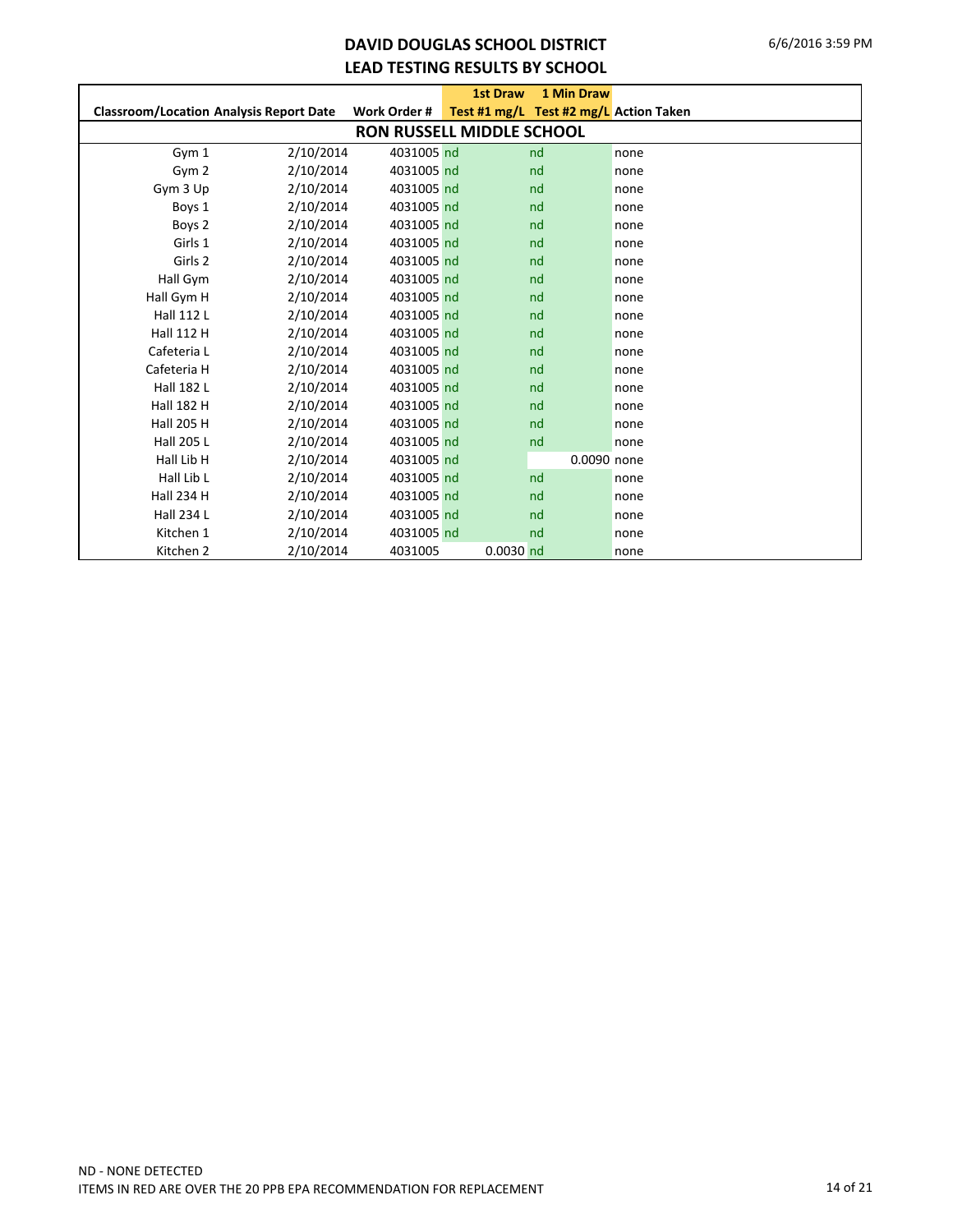| Project: -<br>C<br><b>David Douglas School District</b><br>Project $# : N/A$<br>Attn: David Callaway<br>PWSID $#$ : -<br>2900 SE 122nd<br>PO #: 141765<br>Е<br>Portland OR, 97236<br>N<br>Phone: (503) 252-2900<br>т<br>Sampling Location:<br>Ron Russell<br>Sample Matrix:<br><b>Drinking Water</b><br>Lab Number<br><b>Sample Name</b><br>Sampled: 1/22/14 7:00<br><b>Sample Composition:</b><br>4031005-01<br><b>RRGYM1AS</b><br>Secondary<br>Metals (Total)<br>Code<br><b>Method</b><br><b>Units</b><br><b>Result</b><br><b>MRL</b><br><b>EPA MCL</b><br>Standard*<br><b>Analysis Date/ Time</b><br>$t$ Lead<br>1030<br>EPA 200.9<br>mg/L<br>ND.<br>0.002<br>0.015<br>02/05/14 14:36<br><b>Lab Number</b><br><b>Sample Name</b><br><b>Sampled:</b> 1/22/14 7:02<br><b>Sample Composition:</b><br>4031005-02<br><b>RRGYM1BS</b><br>Secondary<br>Metals (Total)<br>Code<br><b>Method</b><br><b>Units</b><br><b>Result</b><br><b>MRL</b><br>EPA MCL Standard*<br><b>Analysis Date/Time</b><br>$t$ Lead<br>1030<br><b>ND</b><br>mg/L<br>EPA 200.9<br>0.002<br>0.015<br>02/05/14 14:36<br>Lab Number<br><b>Sample Name</b><br><b>Sampled:</b> 1/22/14 7:03<br><b>Sample Composition:</b><br>4031005-03<br><b>RRGYM2AN</b><br>Secondary<br>Metals (Total)<br>Code<br><b>Method</b><br><b>Units</b><br><b>Result</b><br><b>MRL</b><br>EPA MCL Standard*<br><b>Analysis Date/ Time</b><br>$t$ Lead<br>1030<br>mg/L<br><b>ND</b><br>EPA 200.9<br>0.002<br>0.015<br>02/05/14 14:36<br><b>Lab Number</b><br><b>Sample Name</b><br><b>Sampled:</b> 1/22/14 /7:04<br><b>Sample Composition:</b><br>4031005-04<br><b>RRGYM2BN</b><br>Secondary<br>Metals (Total)<br>Code<br>Method<br><b>Units</b><br><b>Result</b><br><b>MRL</b><br><b>EPA MCL</b><br>Standard*<br><b>Analysis Date/ Time</b><br>$t$ <i>Lead</i><br>1030<br><b>ND</b><br>EPA 200.9<br>mg/L<br>0.002<br>0.015<br>02/05/14 14:36 | nalytical<br><b>LABORATORIES, INC.</b><br>13035 SW Pacific Hwy<br>Tigard, OR 97223<br>Tel.: (503) 639-9311  Fax: (503) 684-1588 | lexin<br>Professional<br>Laboratory<br><b>Services</b> |  |  | Sampled By:<br>Work Order: 4031005 | <b>ANALYSIS REPORT</b><br>ORELAP Accredited Lab#: OR-100013<br>Reported: 02/10/2014<br>Received: 01/31/2014 |
|---------------------------------------------------------------------------------------------------------------------------------------------------------------------------------------------------------------------------------------------------------------------------------------------------------------------------------------------------------------------------------------------------------------------------------------------------------------------------------------------------------------------------------------------------------------------------------------------------------------------------------------------------------------------------------------------------------------------------------------------------------------------------------------------------------------------------------------------------------------------------------------------------------------------------------------------------------------------------------------------------------------------------------------------------------------------------------------------------------------------------------------------------------------------------------------------------------------------------------------------------------------------------------------------------------------------------------------------------------------------------------------------------------------------------------------------------------------------------------------------------------------------------------------------------------------------------------------------------------------------------------------------------------------------------------------------------------------------------------------------------------------------------------------------------------------------------------------------------------------------------------------|---------------------------------------------------------------------------------------------------------------------------------|--------------------------------------------------------|--|--|------------------------------------|-------------------------------------------------------------------------------------------------------------|
|                                                                                                                                                                                                                                                                                                                                                                                                                                                                                                                                                                                                                                                                                                                                                                                                                                                                                                                                                                                                                                                                                                                                                                                                                                                                                                                                                                                                                                                                                                                                                                                                                                                                                                                                                                                                                                                                                       |                                                                                                                                 |                                                        |  |  |                                    |                                                                                                             |
|                                                                                                                                                                                                                                                                                                                                                                                                                                                                                                                                                                                                                                                                                                                                                                                                                                                                                                                                                                                                                                                                                                                                                                                                                                                                                                                                                                                                                                                                                                                                                                                                                                                                                                                                                                                                                                                                                       |                                                                                                                                 |                                                        |  |  |                                    |                                                                                                             |
|                                                                                                                                                                                                                                                                                                                                                                                                                                                                                                                                                                                                                                                                                                                                                                                                                                                                                                                                                                                                                                                                                                                                                                                                                                                                                                                                                                                                                                                                                                                                                                                                                                                                                                                                                                                                                                                                                       |                                                                                                                                 |                                                        |  |  |                                    |                                                                                                             |
|                                                                                                                                                                                                                                                                                                                                                                                                                                                                                                                                                                                                                                                                                                                                                                                                                                                                                                                                                                                                                                                                                                                                                                                                                                                                                                                                                                                                                                                                                                                                                                                                                                                                                                                                                                                                                                                                                       |                                                                                                                                 |                                                        |  |  |                                    |                                                                                                             |
|                                                                                                                                                                                                                                                                                                                                                                                                                                                                                                                                                                                                                                                                                                                                                                                                                                                                                                                                                                                                                                                                                                                                                                                                                                                                                                                                                                                                                                                                                                                                                                                                                                                                                                                                                                                                                                                                                       |                                                                                                                                 |                                                        |  |  |                                    |                                                                                                             |
|                                                                                                                                                                                                                                                                                                                                                                                                                                                                                                                                                                                                                                                                                                                                                                                                                                                                                                                                                                                                                                                                                                                                                                                                                                                                                                                                                                                                                                                                                                                                                                                                                                                                                                                                                                                                                                                                                       |                                                                                                                                 |                                                        |  |  |                                    |                                                                                                             |
|                                                                                                                                                                                                                                                                                                                                                                                                                                                                                                                                                                                                                                                                                                                                                                                                                                                                                                                                                                                                                                                                                                                                                                                                                                                                                                                                                                                                                                                                                                                                                                                                                                                                                                                                                                                                                                                                                       |                                                                                                                                 |                                                        |  |  |                                    |                                                                                                             |
|                                                                                                                                                                                                                                                                                                                                                                                                                                                                                                                                                                                                                                                                                                                                                                                                                                                                                                                                                                                                                                                                                                                                                                                                                                                                                                                                                                                                                                                                                                                                                                                                                                                                                                                                                                                                                                                                                       |                                                                                                                                 |                                                        |  |  |                                    |                                                                                                             |
|                                                                                                                                                                                                                                                                                                                                                                                                                                                                                                                                                                                                                                                                                                                                                                                                                                                                                                                                                                                                                                                                                                                                                                                                                                                                                                                                                                                                                                                                                                                                                                                                                                                                                                                                                                                                                                                                                       |                                                                                                                                 |                                                        |  |  |                                    |                                                                                                             |
|                                                                                                                                                                                                                                                                                                                                                                                                                                                                                                                                                                                                                                                                                                                                                                                                                                                                                                                                                                                                                                                                                                                                                                                                                                                                                                                                                                                                                                                                                                                                                                                                                                                                                                                                                                                                                                                                                       |                                                                                                                                 |                                                        |  |  |                                    |                                                                                                             |
|                                                                                                                                                                                                                                                                                                                                                                                                                                                                                                                                                                                                                                                                                                                                                                                                                                                                                                                                                                                                                                                                                                                                                                                                                                                                                                                                                                                                                                                                                                                                                                                                                                                                                                                                                                                                                                                                                       |                                                                                                                                 |                                                        |  |  |                                    |                                                                                                             |
|                                                                                                                                                                                                                                                                                                                                                                                                                                                                                                                                                                                                                                                                                                                                                                                                                                                                                                                                                                                                                                                                                                                                                                                                                                                                                                                                                                                                                                                                                                                                                                                                                                                                                                                                                                                                                                                                                       |                                                                                                                                 |                                                        |  |  |                                    |                                                                                                             |
|                                                                                                                                                                                                                                                                                                                                                                                                                                                                                                                                                                                                                                                                                                                                                                                                                                                                                                                                                                                                                                                                                                                                                                                                                                                                                                                                                                                                                                                                                                                                                                                                                                                                                                                                                                                                                                                                                       |                                                                                                                                 |                                                        |  |  |                                    |                                                                                                             |

 $\bar{1}$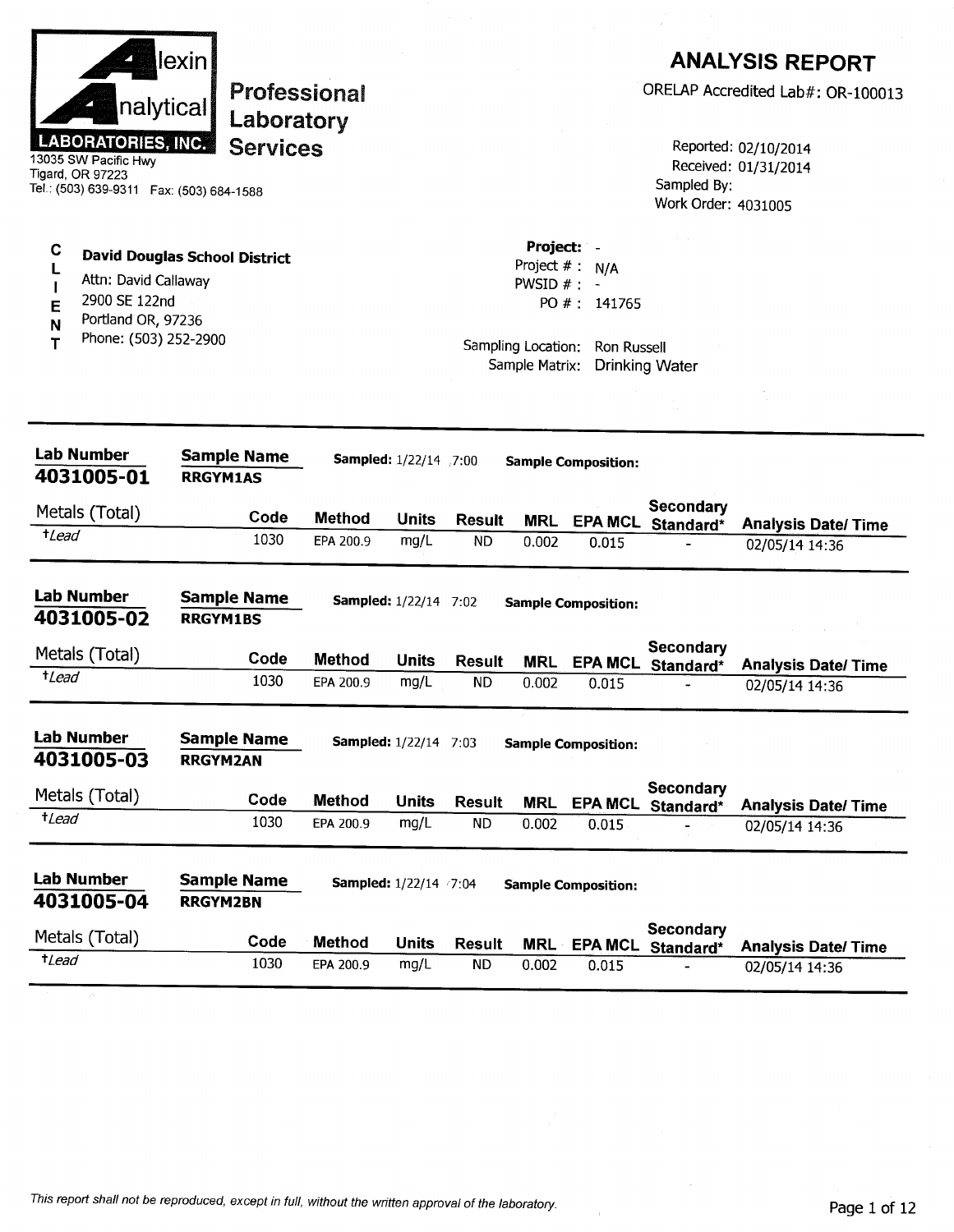|                       | nalytical<br><b>LABORATORIES, INC.</b><br>13035 SW Pacific Hwy<br>Tigard, OR 97223<br>Tel.: (503) 639-9311  Fax: (503) 684-1588 | lexin<br>Laboratory<br><b>Services</b> | <b>Professional</b>        |                              |                            |                                                                     |                                                  | Sampled By:<br>Work Order: 4031005 | <b>ANALYSIS REPORT</b><br>ORELAP Accredited Lab#: OR-100013<br>Reported: 02/10/2014<br>Received: 01/31/2014 |
|-----------------------|---------------------------------------------------------------------------------------------------------------------------------|----------------------------------------|----------------------------|------------------------------|----------------------------|---------------------------------------------------------------------|--------------------------------------------------|------------------------------------|-------------------------------------------------------------------------------------------------------------|
| C<br>Ł<br>E<br>N<br>т | Attn: David Callaway<br>2900 SE 122nd<br>Portland OR, 97236<br>Phone: (503) 252-2900                                            | <b>David Douglas School District</b>   |                            |                              |                            | Project: -<br>PWSID $#$ : -<br>Sampling Location:<br>Sample Matrix: | Project $# : N/A$<br>PO #: 141765<br>Ron Russell | <b>Drinking Water</b>              |                                                                                                             |
|                       | <b>Lab Number</b><br>4031005-05                                                                                                 | <b>Sample Name</b><br><b>RRGYM3AUP</b> |                            | <b>Sampled:</b> 1/22/14 7:06 |                            |                                                                     | <b>Sample Composition:</b>                       |                                    |                                                                                                             |
|                       | Metals (Total)                                                                                                                  | Code                                   |                            |                              |                            |                                                                     |                                                  | Secondary                          |                                                                                                             |
| $t$ <i>Lead</i>       |                                                                                                                                 | 1030                                   | <b>Method</b><br>EPA 200.9 | Units<br>mg/L                | <b>Result</b><br><b>ND</b> | <b>MRL</b><br>0.002                                                 | 0.015                                            | EPA MCL Standard*                  | <b>Analysis Date/Time</b><br>02/05/14 14:36                                                                 |
|                       | <b>Lab Number</b><br>4031005-06                                                                                                 | <b>Sample Name</b><br><b>RRGYM3BUP</b> |                            | <b>Sampled:</b> 1/22/14 7:08 |                            |                                                                     | <b>Sample Composition:</b>                       |                                    |                                                                                                             |
|                       | Metals (Total)                                                                                                                  | Code                                   | <b>Method</b>              | Units                        | Result                     | <b>MRL</b>                                                          | <b>EPA MCL</b>                                   | Secondary<br>Standard*             | <b>Analysis Date/Time</b>                                                                                   |
| $t$ <i>Lead</i>       |                                                                                                                                 | 1030                                   | EPA 200.9                  | mg/L                         | ND                         | 0.002                                                               | 0.015                                            |                                    | 02/05/14 14:36                                                                                              |
|                       | <b>Lab Number</b><br>4031005-07                                                                                                 | <b>Sample Name</b><br><b>RRBOYS1AL</b> |                            | <b>Sampled:</b> 1/22/14 7:09 |                            |                                                                     | <b>Sample Composition:</b>                       |                                    |                                                                                                             |
|                       | Metals (Total)                                                                                                                  | Code                                   | <b>Method</b>              | Units                        | <b>Result</b>              | <b>MRL</b>                                                          |                                                  | Secondary<br>EPA MCL Standard*     | <b>Analysis Date/Time</b>                                                                                   |
| $t$ <i>Lead</i>       |                                                                                                                                 | 1030                                   | EPA 200.9                  | mg/L                         | <b>ND</b>                  | 0.002                                                               | 0.015                                            |                                    | 02/05/14 14:36                                                                                              |
|                       | <b>Lab Number</b><br>4031005-08                                                                                                 | <b>Sample Name</b><br><b>RRBOYS1BL</b> |                            | <b>Sampled:</b> 1/22/14 7:11 |                            |                                                                     | <b>Sample Composition:</b>                       |                                    |                                                                                                             |
|                       | Metals (Total)                                                                                                                  | Code                                   | <b>Method</b>              | <b>Units</b>                 | <b>Result</b>              | <b>MRL</b>                                                          |                                                  | Secondary<br>EPA MCL Standard*     | <b>Analysis Date/ Time</b>                                                                                  |
| $t$ <i>Lead</i>       |                                                                                                                                 | 1030                                   | EPA 200.9                  | mg/L                         | <b>ND</b>                  | 0.002                                                               | 0.015                                            |                                    | 02/05/14 14:36                                                                                              |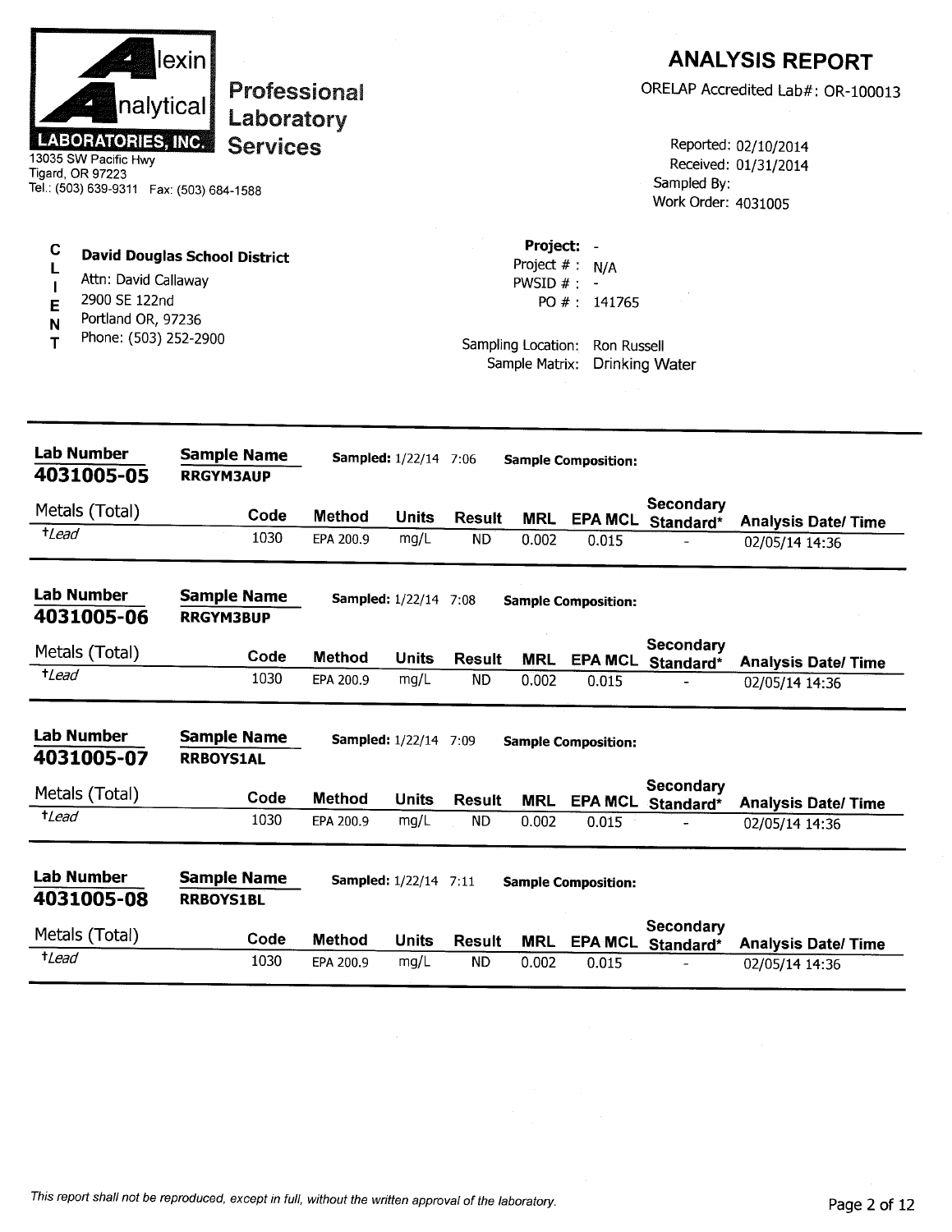|                  | nalytical<br><b>LABORATORIES, INC.</b><br>13035 SW Pacific Hwy<br>Tigard, OR 97223<br>Tel.: (503) 639-9311    Fax: (503) 684-1588 | lexin <br>Professional<br>Laboratory<br><b>Services</b> |               |                              |               |                            |                                                                                                        | Sampled By:<br>Work Order: 4031005 | <b>ANALYSIS REPORT</b><br>ORELAP Accredited Lab#: OR-100013<br>Reported: 02/10/2014<br>Received: 01/31/2014 |
|------------------|-----------------------------------------------------------------------------------------------------------------------------------|---------------------------------------------------------|---------------|------------------------------|---------------|----------------------------|--------------------------------------------------------------------------------------------------------|------------------------------------|-------------------------------------------------------------------------------------------------------------|
| С<br>E<br>N<br>т | Attn: David Callaway<br>2900 SE 122nd<br>Portland OR, 97236<br>Phone: (503) 252-2900                                              | <b>David Douglas School District</b>                    |               |                              |               | Project: -<br>PWSID $#: -$ | Project $# : N/A$<br>PO #: $141765$<br>Sampling Location: Ron Russell<br>Sample Matrix: Drinking Water |                                    |                                                                                                             |
|                  | <b>Lab Number</b><br>4031005-09                                                                                                   | <b>Sample Name</b><br><b>RRBOYS2AH</b>                  |               | <b>Sampled:</b> 1/22/14 7:12 |               |                            | <b>Sample Composition:</b>                                                                             |                                    |                                                                                                             |
|                  | Metals (Total)                                                                                                                    | Code                                                    | <b>Method</b> | <b>Units</b>                 | Result        | MRL                        |                                                                                                        | Secondary<br>EPA MCL Standard*     |                                                                                                             |
| $t$ <i>Lead</i>  |                                                                                                                                   | 1030                                                    | EPA 200.9     | mg/L                         | <b>ND</b>     | 0.002                      | 0.015                                                                                                  |                                    | <b>Analysis Date/Time</b><br>02/05/14 14:36                                                                 |
|                  | <b>Lab Number</b><br>4031005-10                                                                                                   | <b>Sample Name</b><br><b>RRBOYS2BH</b>                  |               | <b>Sampled:</b> 1/22/14 7:13 |               |                            | <b>Sample Composition:</b>                                                                             |                                    |                                                                                                             |
| <i>tLead</i>     | Metals (Total)                                                                                                                    | Code                                                    | <b>Method</b> | <b>Units</b>                 | <b>Result</b> | <b>MRL</b>                 |                                                                                                        | Secondary<br>EPA MCL Standard*     | <b>Analysis Date/ Time</b>                                                                                  |
|                  |                                                                                                                                   | 1030                                                    | EPA 200.9     | mg/L                         | <b>ND</b>     | 0.002                      | 0.015                                                                                                  |                                    | 02/05/14 14:36                                                                                              |
|                  | <b>Lab Number</b><br>4031005-11                                                                                                   | <b>Sample Name</b><br><b>RRgirls1AL</b>                 |               | <b>Sampled:</b> 1/22/14 7:14 |               |                            | <b>Sample Composition:</b>                                                                             |                                    |                                                                                                             |
|                  | Metals (Total)                                                                                                                    | Code                                                    | <b>Method</b> | <b>Units</b>                 | <b>Result</b> | <b>MRL</b>                 | <b>EPA MCL</b>                                                                                         | Secondary<br>Standard*             | <b>Analysis Date/Time</b>                                                                                   |
| $t$ <i>Lead</i>  |                                                                                                                                   | 1030                                                    | EPA 200.9     | mg/L                         | <b>ND</b>     | 0.002                      | 0.015                                                                                                  |                                    | 02/05/14 14:36                                                                                              |
|                  | <b>Lab Number</b><br>4031005-12                                                                                                   | <b>Sample Name</b><br><b>RRgirls1BL</b>                 |               | <b>Sampled:</b> 1/22/14 7:17 |               |                            | <b>Sample Composition:</b>                                                                             |                                    |                                                                                                             |
|                  | Metals (Total)                                                                                                                    | Code                                                    | <b>Method</b> | <b>Units</b>                 | <b>Result</b> | <b>MRL</b>                 |                                                                                                        | Secondary<br>EPA MCL Standard*     | <b>Analysis Date/Time</b>                                                                                   |
| $t$ <i>Lead</i>  |                                                                                                                                   | 1030                                                    | EPA 200.9     | mg/L                         | <b>ND</b>     | 0.002                      | 0.015                                                                                                  |                                    | 02/05/14 14:36                                                                                              |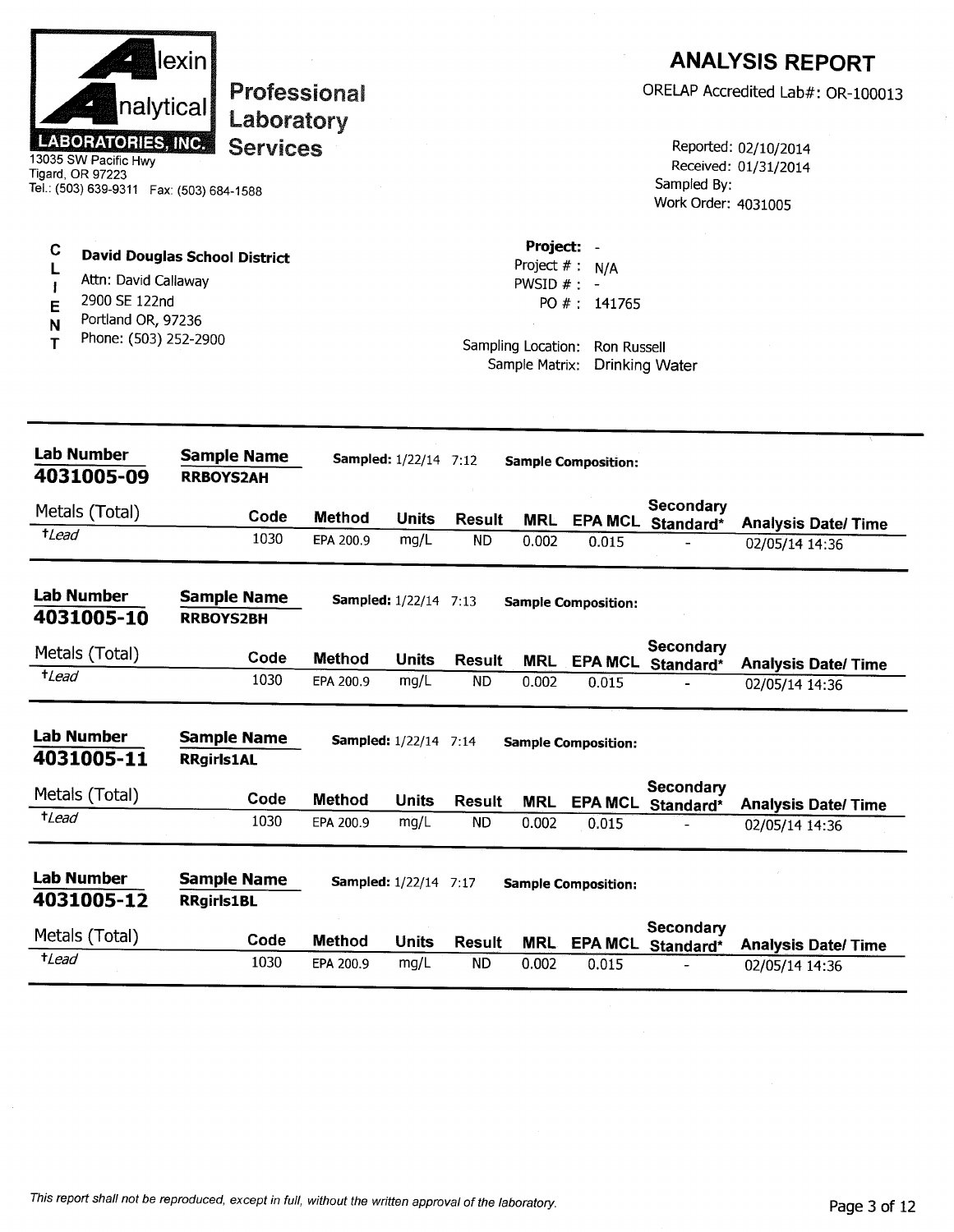|                 |                                             | lexin                                     |               |                              |               |                |                                |                                       | <b>ANALYSIS REPORT</b>                       |
|-----------------|---------------------------------------------|-------------------------------------------|---------------|------------------------------|---------------|----------------|--------------------------------|---------------------------------------|----------------------------------------------|
|                 | nalytical                                   | Laboratory                                | Professional  |                              |               |                |                                |                                       | ORELAP Accredited Lab#: OR-100013            |
|                 | <b>LABORATORIES, INC.</b>                   | <b>Services</b>                           |               |                              |               |                |                                |                                       | Reported: 02/10/2014                         |
|                 | 13035 SW Pacific Hwy<br>Tigard, OR 97223    |                                           |               |                              |               |                |                                |                                       | Received: 01/31/2014                         |
|                 |                                             | Tel.: (503) 639-9311  Fax: (503) 684-1588 |               |                              |               |                |                                | Sampled By:<br>Work Order: 4031005    |                                              |
| C               |                                             | <b>David Douglas School District</b>      |               |                              |               | Project: -     |                                |                                       |                                              |
|                 | Attn: David Callaway                        |                                           |               |                              |               | PWSID $#$ : -  | Project $# : N/A$              |                                       |                                              |
| Е               | 2900 SE 122nd                               |                                           |               |                              |               |                | PO #: 141765                   |                                       |                                              |
| N<br>т          | Portland OR, 97236<br>Phone: (503) 252-2900 |                                           |               |                              |               | Sample Matrix: | Sampling Location: Ron Russell | <b>Drinking Water</b>                 |                                              |
|                 |                                             |                                           |               |                              |               |                |                                |                                       |                                              |
|                 | <b>Lab Number</b>                           | <b>Sample Name</b>                        |               | <b>Sampled:</b> 1/22/14 7:18 |               |                | <b>Sample Composition:</b>     |                                       |                                              |
|                 | 4031005-13                                  | <b>RRgirls2AH</b>                         |               |                              |               |                |                                |                                       |                                              |
|                 | Metals (Total)                              | Code                                      | <b>Method</b> | <b>Units</b>                 | <b>Result</b> | <b>MRL</b>     | <b>EPA MCL</b>                 | Secondary<br>Standard*                | <b>Analysis Date/Time</b>                    |
| $t$ Lead        |                                             | 1030                                      | EPA 200.9     | mg/L                         | ND.           | 0.002          | 0.015                          |                                       | 02/05/14 14:36                               |
|                 | <b>Lab Number</b>                           | <b>Sample Name</b>                        |               | <b>Sampled:</b> 1/22/14 7:19 |               |                | <b>Sample Composition:</b>     |                                       |                                              |
|                 | 4031005-14                                  | <b>RRgirls2BH</b>                         |               |                              |               |                |                                |                                       |                                              |
|                 | Metals (Total)                              | Code                                      | <b>Method</b> | <b>Units</b>                 | <b>Result</b> | MRL            |                                | Secondary<br>EPA MCL Standard*        | <b>Analysis Date/Time</b>                    |
| $t$ <i>Lead</i> |                                             | 1030                                      | EPA 200.9     | mg/L                         | ND.           | 0.002          | 0.015                          |                                       | 02/05/14 14:36                               |
|                 | <b>Lab Number</b>                           | <b>Sample Name</b>                        |               | <b>Sampled:</b> 1/22/14 7:20 |               |                | <b>Sample Composition:</b>     |                                       |                                              |
|                 | 4031005-15                                  | <b>RRHALLGYMLA</b>                        |               |                              |               |                |                                |                                       |                                              |
|                 | Metals (Total)                              | Code                                      | <b>Method</b> | <b>Units</b>                 | <b>Result</b> | MRL            |                                | Secondary<br>EPA MCL Standard*        |                                              |
| $t$ Lead        |                                             | 1030                                      | EPA 200.9     | mg/L                         | <b>ND</b>     | 0.002          | 0.015                          |                                       | <b>Analysis Date/ Time</b><br>02/05/14 14:36 |
|                 | <b>Lab Number</b>                           | <b>Sample Name</b>                        |               | <b>Sampled:</b> 1/22/14 7:22 |               |                | <b>Sample Composition:</b>     |                                       |                                              |
|                 | 4031005-16                                  | <b>RRHALLGYMLB</b>                        |               |                              |               |                |                                |                                       |                                              |
|                 | Metals (Total)                              | Code                                      | <b>Method</b> | <b>Units</b>                 | <b>Result</b> | <b>MRL</b>     |                                | <b>Secondary</b><br>EPA MCL Standard* | <b>Analysis Date/ Time</b>                   |
|                 |                                             |                                           |               |                              |               |                |                                |                                       |                                              |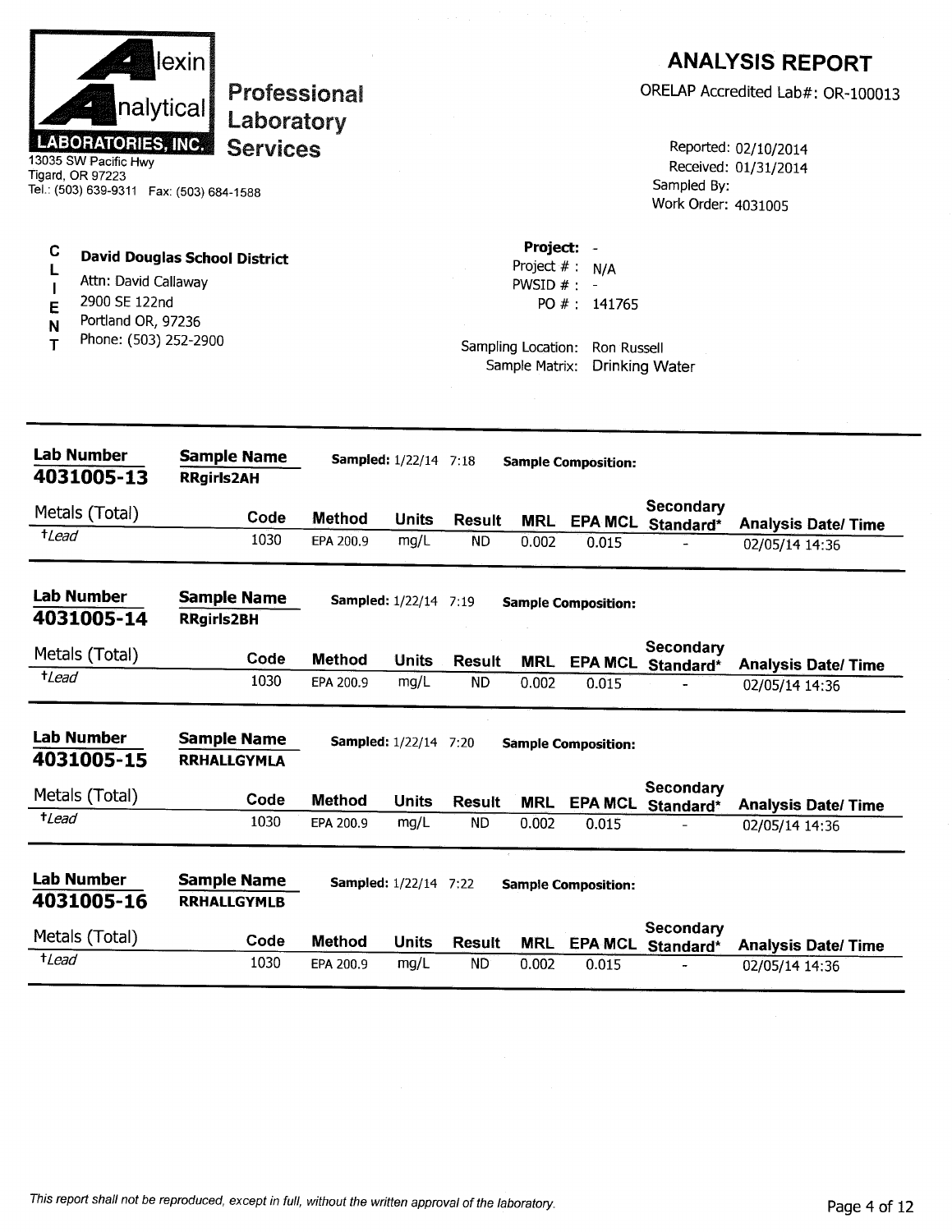|                                       | nalytical<br><b>LABORATORIES, INC.</b><br>13035 SW Pacific Hwy<br>Tigard, OR 97223<br>Tel.: (503) 639-9311    Fax: (503) 684-1588 | lexin<br>Laboratory<br><b>Services</b>   | <b>Professional</b> |                              |               |                                                                   |                                                            | Sampled By:<br>Work Order: 4031005 | <b>ANALYSIS REPORT</b><br>ORELAP Accredited Lab#: OR-100013<br>Reported: 02/10/2014<br>Received: 01/31/2014 |
|---------------------------------------|-----------------------------------------------------------------------------------------------------------------------------------|------------------------------------------|---------------------|------------------------------|---------------|-------------------------------------------------------------------|------------------------------------------------------------|------------------------------------|-------------------------------------------------------------------------------------------------------------|
| C<br>L<br>$\mathbf{I}$<br>E<br>N<br>т | Attn: David Callaway<br>2900 SE 122nd<br>Portland OR, 97236<br>Phone: (503) 252-2900                                              | <b>David Douglas School District</b>     |                     |                              |               | Project: -<br>PWSID $# :$<br>Sampling Location:<br>Sample Matrix: | Project $# : N/A$<br>PO # : $141765$<br><b>Ron Russell</b> | <b>Drinking Water</b>              |                                                                                                             |
|                                       | <b>Lab Number</b><br>4031005-17                                                                                                   | <b>Sample Name</b><br><b>RRHALLGYMHA</b> |                     | Sampled: 1/22/14 7:23        |               |                                                                   | <b>Sample Composition:</b>                                 |                                    |                                                                                                             |
|                                       | Metals (Total)                                                                                                                    | Code                                     | Method              | <b>Units</b>                 | <b>Result</b> | <b>MRL</b>                                                        |                                                            | Secondary<br>EPA MCL Standard*     | <b>Analysis Date/Time</b>                                                                                   |
| $t$ Lead                              |                                                                                                                                   | 1030                                     | EPA 200.9           | mg/L                         | <b>ND</b>     | 0.002                                                             | 0.015                                                      |                                    | 02/05/14 14:36                                                                                              |
|                                       | <b>Lab Number</b><br>4031005-18                                                                                                   | <b>Sample Name</b><br><b>RRHALLGYMHB</b> |                     | <b>Sampled:</b> 1/22/14 7:24 |               |                                                                   | <b>Sample Composition:</b>                                 |                                    |                                                                                                             |
|                                       | Metals (Total)                                                                                                                    | Code                                     | <b>Method</b>       | <b>Units</b>                 | <b>Result</b> | <b>MRL</b>                                                        |                                                            | Secondary<br>EPA MCL Standard*     | <b>Analysis Date/Time</b>                                                                                   |
| <i><b>+Lead</b></i>                   |                                                                                                                                   | 1030                                     | EPA 200.9           | mg/L                         | ND            | 0.002                                                             | 0.015                                                      |                                    | 02/05/14 14:36                                                                                              |
|                                       | <b>Lab Number</b><br>4031005-19                                                                                                   | <b>Sample Name</b><br>RRHALL112LA        |                     | <b>Sampled:</b> 1/22/14 7:27 |               |                                                                   | <b>Sample Composition:</b>                                 |                                    |                                                                                                             |
|                                       | Metals (Total)                                                                                                                    | Code                                     | Method              | <b>Units</b>                 | <b>Result</b> | <b>MRL</b>                                                        | <b>EPA MCL</b>                                             | Secondary<br>Standard*             | <b>Analysis Date/Time</b>                                                                                   |
| $t$ <i>Lead</i>                       |                                                                                                                                   | 1030                                     | EPA 200.9           | mg/L                         | <b>ND</b>     | 0.002                                                             | 0.015                                                      |                                    | 02/05/14 14:36                                                                                              |
|                                       | Lab Number<br>4031005-20                                                                                                          | <b>Sample Name</b><br>RRHALL112LB        |                     | <b>Sampled:</b> 1/22/14 7:28 |               |                                                                   | <b>Sample Composition:</b>                                 |                                    |                                                                                                             |
|                                       | Metals (Total)                                                                                                                    | Code                                     | <b>Method</b>       | <b>Units</b>                 | <b>Result</b> | <b>MRL</b>                                                        | <b>EPA MCL</b>                                             | Secondary<br>Standard*             | <b>Analysis Date/ Time</b>                                                                                  |
| <sup>†</sup> Lead                     |                                                                                                                                   | 1030                                     | EPA 200.9           | mg/L                         | <b>ND</b>     | 0.002                                                             | 0.015                                                      |                                    | 02/05/14 14:36                                                                                              |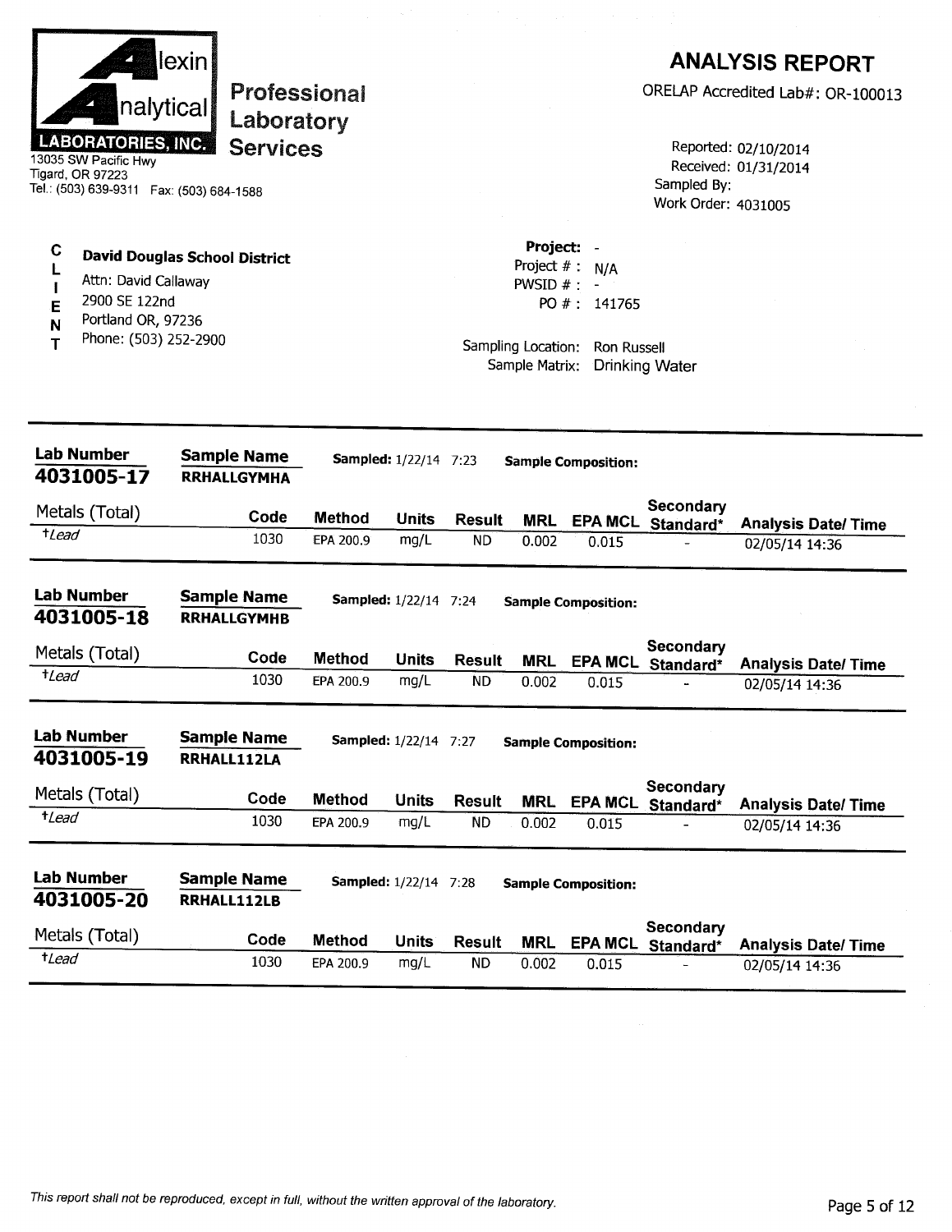|                  | nalytical<br><b>LABORATORIES, INC.</b><br>13035 SW Pacific Hwy<br>Tigard, OR 97223<br>Tel.: (503) 639-9311  Fax: (503) 684-1588 | lexin | <b>Professional</b><br>Laboratory<br><b>Services</b> |               |                              |                     |                                                                               |                                    | Sampled By:<br>Work Order: 4031005 | <b>ANALYSIS REPORT</b><br>ORELAP Accredited Lab#: OR-100013<br>Reported: 02/10/2014<br>Received: 01/31/2014 |
|------------------|---------------------------------------------------------------------------------------------------------------------------------|-------|------------------------------------------------------|---------------|------------------------------|---------------------|-------------------------------------------------------------------------------|------------------------------------|------------------------------------|-------------------------------------------------------------------------------------------------------------|
| C<br>Е<br>N<br>т | <b>David Douglas School District</b><br>Attn: David Callaway<br>2900 SE 122nd<br>Portland OR, 97236<br>Phone: (503) 252-2900    |       |                                                      |               |                              |                     | Project:<br>Project #:<br>PWSID $#$ :<br>Sampling Location:<br>Sample Matrix: | N/A<br>PO #: 141765<br>Ron Russell | Drinking Water                     |                                                                                                             |
|                  | <b>Lab Number</b><br>4031005-21                                                                                                 |       | <b>Sample Name</b><br>RRHALL112HA                    |               | <b>Sampled:</b> 1/22/14 7:30 |                     |                                                                               | <b>Sample Composition:</b>         |                                    |                                                                                                             |
|                  | Metals (Total)                                                                                                                  |       | Code                                                 | Method        |                              |                     |                                                                               |                                    | Secondary                          |                                                                                                             |
| $t$ <i>Lead</i>  |                                                                                                                                 |       | 1030                                                 | EPA 200.9     | <b>Units</b><br>mg/L         | <b>Result</b><br>ND | <b>MRL</b><br>0.002                                                           | 0.015                              | EPA MCL Standard*                  | <b>Analysis Date/Time</b><br>02/05/14 14:36                                                                 |
|                  | <b>Lab Number</b><br>4031005-22                                                                                                 |       | <b>Sample Name</b><br>RRHALL112HB                    |               | <b>Sampled:</b> 1/22/14 7:31 |                     |                                                                               | <b>Sample Composition:</b>         |                                    |                                                                                                             |
|                  | Metals (Total)                                                                                                                  |       | Code                                                 | <b>Method</b> | Units                        | <b>Result</b>       | <b>MRL</b>                                                                    |                                    | Secondary<br>EPA MCL Standard*     | <b>Analysis Date/Time</b>                                                                                   |
| $t$ <i>Lead</i>  |                                                                                                                                 |       | 1030                                                 | EPA 200.9     | mg/L                         | <b>ND</b>           | 0.002                                                                         | 0.015                              |                                    | 02/05/14 14:36                                                                                              |
|                  | Lab Number<br>4031005-23                                                                                                        |       | <b>Sample Name</b><br><b>RRHALLCAFELA</b>            |               | <b>Sampled:</b> 1/22/14 7:34 |                     |                                                                               | <b>Sample Composition:</b>         | Secondary                          |                                                                                                             |
|                  | Metals (Total)                                                                                                                  |       | Code                                                 | Method        | <b>Units</b>                 | <b>Result</b>       | <b>MRL</b>                                                                    | <b>EPA MCL</b>                     | Standard*                          | <b>Analysis Date/Time</b>                                                                                   |
| $t$ Lead         |                                                                                                                                 |       | 1030                                                 | EPA 200.9     | mg/L                         | <b>ND</b>           | 0.002                                                                         | 0.015                              |                                    | 02/05/14 14:36                                                                                              |
|                  | <b>Lab Number</b><br>4031005-24                                                                                                 |       | <b>Sample Name</b><br><b>RRHALLCAFELB</b>            |               | <b>Sampled:</b> 1/22/14 7:35 |                     |                                                                               | <b>Sample Composition:</b>         |                                    |                                                                                                             |
|                  | Metals (Total)                                                                                                                  |       | Code                                                 | Method        | <b>Units</b>                 | <b>Result</b>       | <b>MRL</b>                                                                    | <b>EPA MCL</b>                     | Secondary<br>Standard*             | <b>Analysis Date/Time</b>                                                                                   |
| <i>tLead</i>     |                                                                                                                                 |       | 1030                                                 | EPA 200.9     | mg/L                         | <b>ND</b>           | 0.002                                                                         | 0.015                              |                                    | 02/05/14 14:36                                                                                              |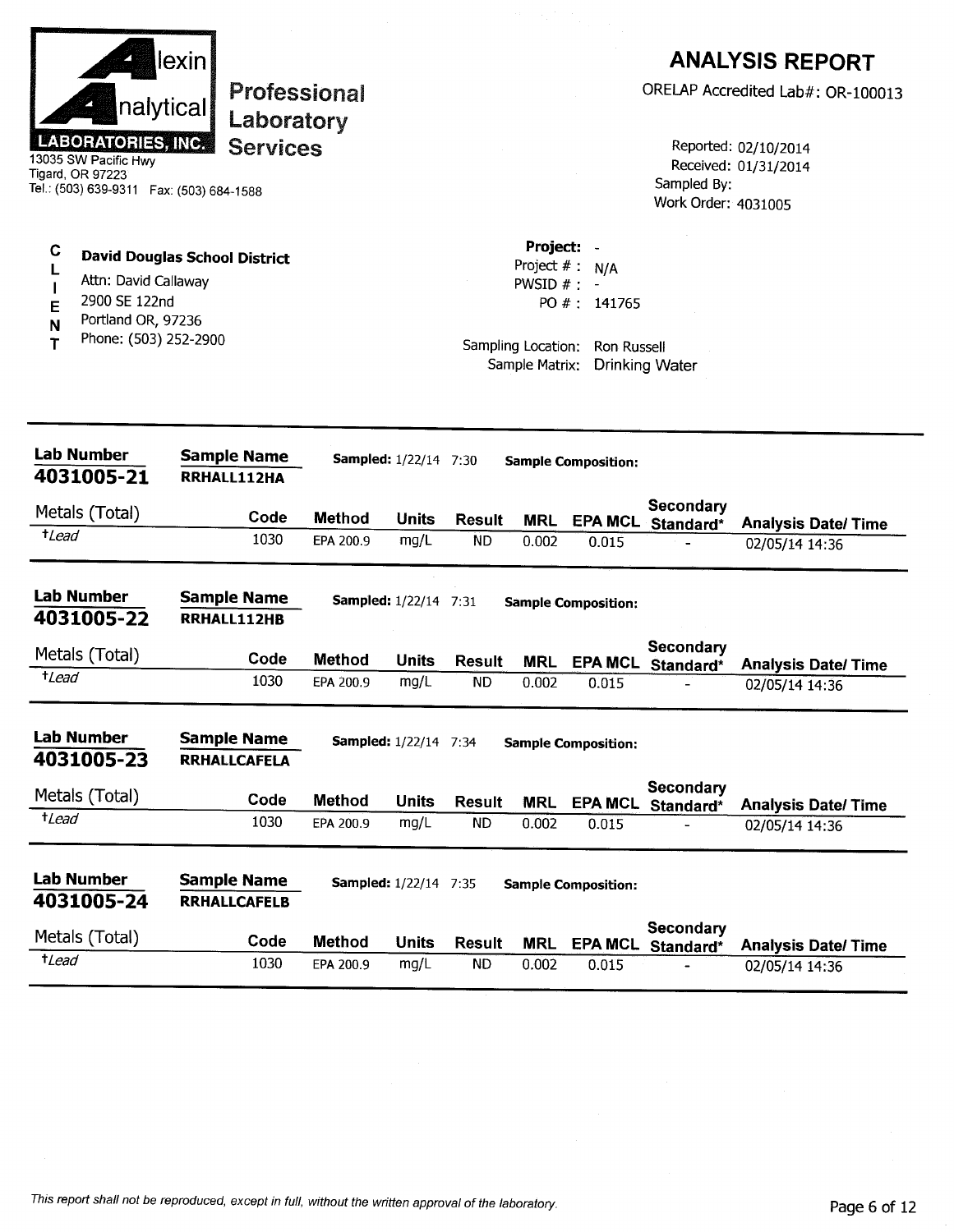| nalytical<br><b>LABORATORIES, INC.</b><br>13035 SW Pacific Hwy<br>Tigard, OR 97223<br>Tel.: (503) 639-9311    Fax: (503) 684-1588 | lexin<br>Professional<br>Laboratory<br><b>Services</b> |               |                              |               |                                                               |                                                       | Sampled By:<br>Work Order: 4031005 | <b>ANALYSIS REPORT</b><br>ORELAP Accredited Lab#: OR-100013<br>Reported: 02/10/2014<br>Received: 01/31/2014 |
|-----------------------------------------------------------------------------------------------------------------------------------|--------------------------------------------------------|---------------|------------------------------|---------------|---------------------------------------------------------------|-------------------------------------------------------|------------------------------------|-------------------------------------------------------------------------------------------------------------|
| C<br>Attn: David Callaway<br>2900 SE 122nd<br>E<br>Portland OR, 97236<br>N<br>Phone: (503) 252-2900<br>т                          | <b>David Douglas School District</b>                   |               |                              |               | Project: -<br>Project $#$ :<br>PWSID $#: -$<br>Sample Matrix: | N/A<br>PO #: 141765<br>Sampling Location: Ron Russell | <b>Drinking Water</b>              |                                                                                                             |
| <b>Lab Number</b><br>4031005-25                                                                                                   | <b>Sample Name</b><br><b>RRHALLCAFEHA</b>              |               | <b>Sampled:</b> 1/22/14 7:36 |               |                                                               | <b>Sample Composition:</b>                            |                                    |                                                                                                             |
| Metals (Total)                                                                                                                    | Code                                                   | <b>Method</b> | <b>Units</b>                 | <b>Result</b> | <b>MRL</b>                                                    |                                                       | <b>Secondary</b>                   |                                                                                                             |
| $t$ Lead                                                                                                                          | 1030                                                   | EPA 200.9     | mg/L                         | <b>ND</b>     | 0.002                                                         | 0.015                                                 | EPA MCL Standard*                  | <b>Analysis Date/ Time</b><br>02/05/14 14:36                                                                |
| <b>Lab Number</b><br>4031005-26                                                                                                   | <b>Sample Name</b><br><b>RRHALLCAFEHB</b>              |               | <b>Sampled:</b> 1/22/14 7:37 |               |                                                               | <b>Sample Composition:</b>                            |                                    |                                                                                                             |
| Metals (Total)                                                                                                                    | Code                                                   | <b>Method</b> | Units                        | <b>Result</b> | <b>MRL</b>                                                    | <b>EPA MCL</b>                                        | Secondary<br>Standard*             | <b>Analysis Date/Time</b>                                                                                   |
| $t$ Lead                                                                                                                          | 1030                                                   | EPA 200.9     | mg/L                         | <b>ND</b>     | 0.002                                                         | 0.015                                                 |                                    | 02/05/14 14:36                                                                                              |
| <b>Lab Number</b><br>4031005-27                                                                                                   | <b>Sample Name</b><br>RRHALL182LA                      |               | Sampled: 1/22/14 7:44        |               |                                                               | <b>Sample Composition:</b>                            |                                    |                                                                                                             |
| Metals (Total)                                                                                                                    | Code                                                   | <b>Method</b> | <b>Units</b>                 | <b>Result</b> | <b>MRL</b>                                                    | <b>EPA MCL</b>                                        | Secondary<br>Standard*             | <b>Analysis Date/Time</b>                                                                                   |
| $t$ <i>Lead</i>                                                                                                                   | 1030                                                   | EPA 200.9     | mg/L                         | <b>ND</b>     | 0.002                                                         | 0.015                                                 |                                    | 02/05/14 14:36                                                                                              |
|                                                                                                                                   |                                                        |               |                              |               |                                                               |                                                       |                                    |                                                                                                             |
| <b>Lab Number</b><br>4031005-28                                                                                                   | <b>Sample Name</b><br>RRHALL182LB                      |               | <b>Sampled:</b> 1/22/14 7:49 |               |                                                               | <b>Sample Composition:</b>                            |                                    |                                                                                                             |
| Metals (Total)<br>$t$ <i>Lead</i>                                                                                                 | Code                                                   | <b>Method</b> | <b>Units</b>                 | <b>Result</b> | <b>MRL</b>                                                    | <b>EPA MCL</b>                                        | Secondary<br>Standard*             | <b>Analysis Date/Time</b>                                                                                   |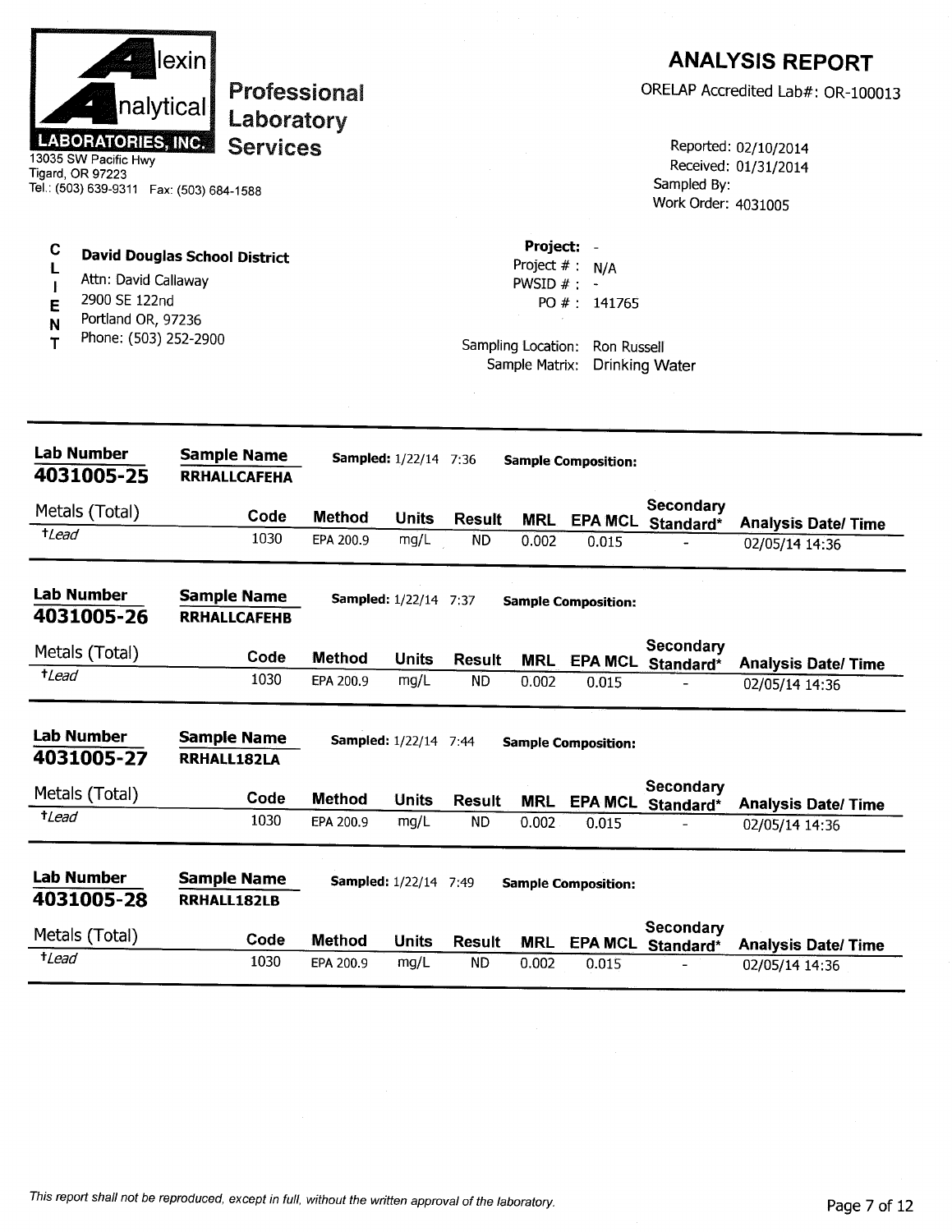|                  | nalytical<br><b>LABORATORIES, INC.</b><br>13035 SW Pacific Hwy<br>Tigard, OR 97223<br>Tel.: (503) 639-9311  Fax: (503) 684-1588 | lexin                                    | Laboratory<br><b>Services</b> | <b>Professional</b> |                              |                            |                                                                                    |                                           | Sampled By:<br>Work Order: 4031005 | <b>ANALYSIS REPORT</b><br>ORELAP Accredited Lab#: OR-100013<br>Reported: 02/10/2014<br>Received: 01/31/2014 |
|------------------|---------------------------------------------------------------------------------------------------------------------------------|------------------------------------------|-------------------------------|---------------------|------------------------------|----------------------------|------------------------------------------------------------------------------------|-------------------------------------------|------------------------------------|-------------------------------------------------------------------------------------------------------------|
| C<br>E<br>N<br>т | <b>David Douglas School District</b><br>Attn: David Callaway<br>2900 SE 122nd<br>Portland OR, 97236<br>Phone: (503) 252-2900    |                                          |                               |                     |                              |                            | Project: -<br>Project $#$ :<br>PWSID $#$ :<br>Sampling Location:<br>Sample Matrix: | N/A<br>PO #: 141765<br><b>Ron Russell</b> | <b>Drinking Water</b>              |                                                                                                             |
|                  | <b>Lab Number</b><br>4031005-29                                                                                                 | <b>Sample Name</b><br>RRHALL182HA        |                               |                     | <b>Sampled:</b> 1/22/14 7:50 |                            |                                                                                    | <b>Sample Composition:</b>                |                                    |                                                                                                             |
|                  | Metals (Total)                                                                                                                  |                                          | Code                          | <b>Method</b>       | <b>Units</b>                 |                            |                                                                                    |                                           | <b>Secondary</b>                   |                                                                                                             |
| $t$ Lead         |                                                                                                                                 |                                          | 1030                          | EPA 200.9           | mg/L                         | <b>Result</b><br><b>ND</b> | <b>MRL</b><br>0.002                                                                | <b>EPA MCL</b><br>0.015                   | Standard*                          | <b>Analysis Date/Time</b><br>02/05/14 14:36                                                                 |
|                  | <b>Lab Number</b><br>4031005-30                                                                                                 | <b>Sample Name</b><br>RRHALL182HB        |                               |                     | <b>Sampled:</b> 1/22/14 7:51 |                            |                                                                                    | <b>Sample Composition:</b>                |                                    |                                                                                                             |
|                  | Metals (Total)                                                                                                                  |                                          | Code                          | <b>Method</b>       | Units                        | <b>Result</b>              | <b>MRL</b>                                                                         | <b>EPA MCL</b>                            | Secondary<br>Standard*             | <b>Analysis Date/Time</b>                                                                                   |
| $t$ Lead         |                                                                                                                                 |                                          | 1030                          | EPA 200.9           | mg/L                         | <b>ND</b>                  | 0.002                                                                              | 0.015                                     |                                    | 02/05/14 14:36                                                                                              |
|                  | Lab Number<br>4031005-31                                                                                                        | <b>Sample Name</b><br><b>RRHALLA205H</b> |                               |                     | Sampled: 1/27/14 6:40        |                            |                                                                                    | <b>Sample Composition:</b>                | Secondary                          |                                                                                                             |
|                  | Metals (Total)                                                                                                                  |                                          | Code                          | <b>Method</b>       | <b>Units</b>                 | <b>Result</b>              | <b>MRL</b>                                                                         |                                           | EPA MCL Standard*                  | <b>Analysis Date/ Time</b>                                                                                  |
| $t$ <i>Lead</i>  |                                                                                                                                 |                                          | 1030                          | EPA 200.9           | mg/L                         | <b>ND</b>                  | 0.002                                                                              | 0.015                                     |                                    | 02/05/14 14:36                                                                                              |
|                  | <b>Lab Number</b><br>4031005-32                                                                                                 | <b>Sample Name</b><br>RRHALLB205H        |                               |                     | <b>Sampled:</b> 1/27/14 6:42 |                            |                                                                                    | <b>Sample Composition:</b>                | Secondary                          |                                                                                                             |
|                  | Metals (Total)                                                                                                                  |                                          | Code                          | Method              | <b>Units</b>                 | <b>Result</b>              | <b>MRL</b>                                                                         |                                           | EPA MCL Standard*                  | <b>Analysis Date/ Time</b>                                                                                  |
| $t$ Lead         |                                                                                                                                 |                                          | 1030                          | EPA 200.9           | mg/L                         | <b>ND</b>                  | 0.002                                                                              | 0.015                                     |                                    | 02/05/14 14:36                                                                                              |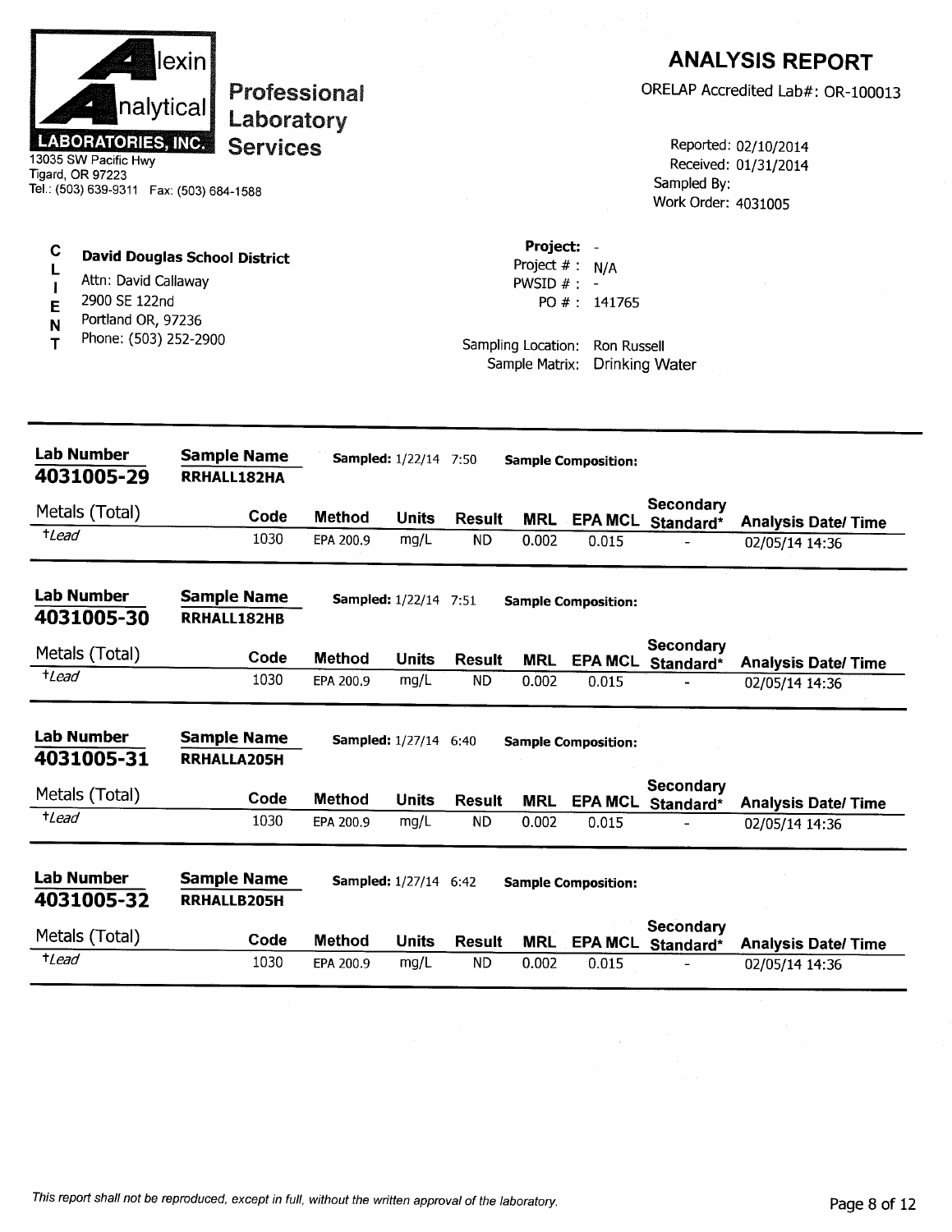| nalytical<br><b>LABORATORIES, INC.</b><br>13035 SW Pacific Hwy<br>Tigard, OR 97223<br>Tel.: (503) 639-9311    Fax: (503) 684-1588 | lexin<br><b>Professional</b><br>Laboratory<br><b>Services</b> |               |                              |               |                                                                |                                                       | Sampled By:<br>Work Order: 4031005    | <b>ANALYSIS REPORT</b><br>ORELAP Accredited Lab#: OR-100013<br>Reported: 02/10/2014<br>Received: 01/31/2014 |
|-----------------------------------------------------------------------------------------------------------------------------------|---------------------------------------------------------------|---------------|------------------------------|---------------|----------------------------------------------------------------|-------------------------------------------------------|---------------------------------------|-------------------------------------------------------------------------------------------------------------|
| С<br>Attn: David Callaway<br>2900 SE 122nd<br>E<br>Portland OR, 97236<br>N<br>Phone: (503) 252-2900<br>т                          | <b>David Douglas School District</b>                          |               |                              |               | Project: -<br>Project $#$ :<br>PWSID $# : -$<br>Sample Matrix: | N/A<br>PO #: 141765<br>Sampling Location: Ron Russell | <b>Drinking Water</b>                 |                                                                                                             |
| <b>Lab Number</b><br>4031005-33                                                                                                   | <b>Sample Name</b><br>RRHALLA205L                             |               | Sampled: 1/27/14 6:43        |               |                                                                | <b>Sample Composition:</b>                            |                                       |                                                                                                             |
| Metals (Total)                                                                                                                    | Code                                                          | Method        | <b>Units</b>                 | <b>Result</b> | <b>MRL</b>                                                     |                                                       | Secondary                             |                                                                                                             |
| <i>t</i> Lead                                                                                                                     | 1030                                                          | EPA 200.9     | mg/L                         | <b>ND</b>     | 0.002                                                          | 0.015                                                 | EPA MCL Standard*                     | <b>Analysis Date/Time</b><br>02/05/14 14:36                                                                 |
| <b>Lab Number</b><br>4031005-34                                                                                                   | <b>Sample Name</b><br><b>RRHALLB205L</b>                      |               | <b>Sampled:</b> 1/27/14 6:45 |               |                                                                | <b>Sample Composition:</b>                            |                                       |                                                                                                             |
| Metals (Total)                                                                                                                    | Code                                                          | <b>Method</b> | Units                        | <b>Result</b> | <b>MRL</b>                                                     |                                                       | <b>Secondary</b><br>EPA MCL Standard* | <b>Analysis Date/Time</b>                                                                                   |
| <i>t</i> Lead                                                                                                                     | 1030                                                          | EPA 200.9     | mg/L                         | <b>ND</b>     | 0.002                                                          | 0.015                                                 |                                       | 02/05/14 14:36                                                                                              |
| <b>Lab Number</b><br>4031005-35                                                                                                   | <b>Sample Name</b><br><b>RRHALLALIBH</b>                      |               | <b>Sampled:</b> 1/27/14 6:47 |               |                                                                | <b>Sample Composition:</b>                            |                                       |                                                                                                             |
| Metals (Total)                                                                                                                    | Code                                                          | <b>Method</b> | <b>Units</b>                 | <b>Result</b> | <b>MRL</b>                                                     | <b>EPA MCL</b>                                        | <b>Secondary</b><br>Standard*         | <b>Analysis Date/ Time</b>                                                                                  |
| $t$ <i>Lead</i>                                                                                                                   | 1030                                                          | EPA 200.9     | mg/L                         | <b>ND</b>     | 0.002                                                          | 0.015                                                 |                                       | 02/05/14 14:36                                                                                              |
| <b>Lab Number</b><br>4031005-36                                                                                                   | <b>Sample Name</b><br><b>RRHALLBLIBH</b>                      |               | <b>Sampled:</b> 1/27/14 6:48 |               |                                                                | <b>Sample Composition:</b>                            |                                       |                                                                                                             |
| Metals (Total)                                                                                                                    | Code                                                          | <b>Method</b> | <b>Units</b>                 | Result        | <b>MRL</b>                                                     | <b>EPA MCL</b>                                        | Secondary<br>Standard*                | <b>Analysis Date/Time</b>                                                                                   |
| $t$ <i>Lead</i>                                                                                                                   | 1030                                                          | EPA 200.9     | mg/L                         | 0.009         | 0.002                                                          | 0.015                                                 |                                       | 02/05/14 14:36                                                                                              |

 $\sim$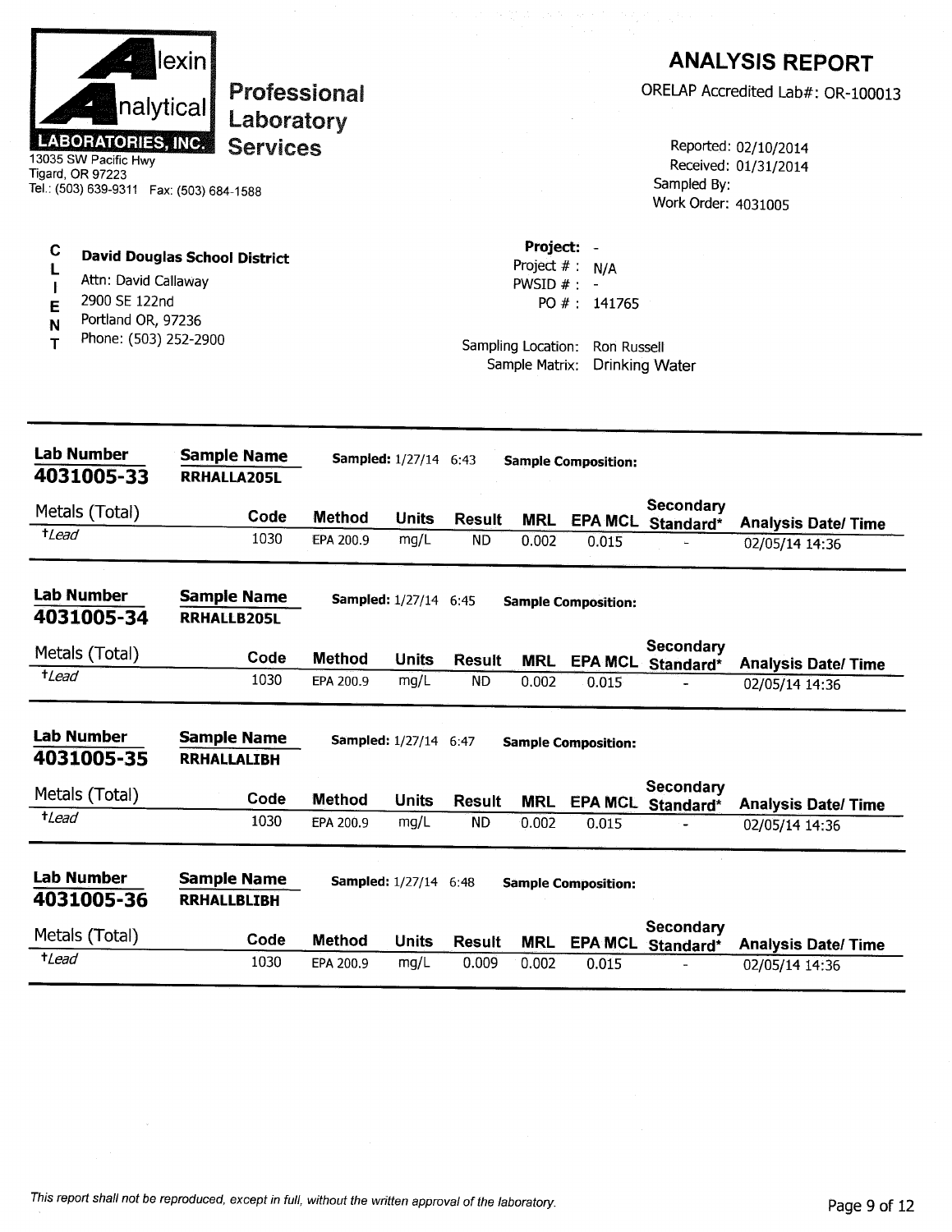|                     | nalytical<br><b>LABORATORIES, INC.</b><br>13035 SW Pacific Hwy<br>Tigard, OR 97223<br>Tel.: (503) 639-9311    Fax: (503) 684-1588 | lexin | Professional<br>Laboratory<br><b>Services</b> |               |                              |               |                                                                                    |                                           | Sampled By:<br>Work Order: 4031005    | <b>ANALYSIS REPORT</b><br>ORELAP Accredited Lab#: OR-100013<br>Reported: 02/10/2014<br>Received: 01/31/2014 |
|---------------------|-----------------------------------------------------------------------------------------------------------------------------------|-------|-----------------------------------------------|---------------|------------------------------|---------------|------------------------------------------------------------------------------------|-------------------------------------------|---------------------------------------|-------------------------------------------------------------------------------------------------------------|
| C<br>E<br>N<br>т    | <b>David Douglas School District</b><br>Attn: David Callaway<br>2900 SE 122nd<br>Portland OR, 97236<br>Phone: (503) 252-2900      |       |                                               |               |                              |               | Project:<br>Project $#$ :<br>PWSID $#$ : -<br>Sampling Location:<br>Sample Matrix: | N/A<br>PO #: 141765<br><b>Ron Russell</b> | <b>Drinking Water</b>                 |                                                                                                             |
|                     | <b>Lab Number</b><br>4031005-37                                                                                                   |       | <b>Sample Name</b><br><b>RRHALLALIBL</b>      |               | <b>Sampled:</b> 1/27/14 6:49 |               |                                                                                    | <b>Sample Composition:</b>                |                                       |                                                                                                             |
|                     | Metals (Total)                                                                                                                    |       | Code                                          | <b>Method</b> | <b>Units</b>                 | <b>Result</b> |                                                                                    |                                           | Secondary                             |                                                                                                             |
| <i>t</i> Lead       |                                                                                                                                   |       | 1030                                          | EPA 200.9     | mg/L                         | ÑD            | <b>MRL</b><br>0.002                                                                | <b>EPA MCL</b><br>0.015                   | Standard*                             | <b>Analysis Date/Time</b><br>02/05/14 14:36                                                                 |
|                     | <b>Lab Number</b><br>4031005-38                                                                                                   |       | <b>Sample Name</b><br><b>RRHALLBLIBL</b>      |               | Sampled: 1/27/14 6:51        |               |                                                                                    | <b>Sample Composition:</b>                |                                       |                                                                                                             |
|                     | Metals (Total)                                                                                                                    |       | Code                                          | <b>Method</b> | <b>Units</b>                 | <b>Result</b> | <b>MRL</b>                                                                         | <b>EPA MCL</b>                            | Secondary<br>Standard*                | <b>Analysis Date/Time</b>                                                                                   |
| <i><b>+Lead</b></i> |                                                                                                                                   |       | 1030                                          | EPA 200.9     | mg/L                         | <b>ND</b>     | 0.002                                                                              | 0.015                                     |                                       | 02/05/14 14:36                                                                                              |
|                     | <b>Lab Number</b><br>4031005-39                                                                                                   |       | <b>Sample Name</b><br>RRHALLA234H             |               | Sampled: 1/27/14 6:53        |               |                                                                                    | <b>Sample Composition:</b>                |                                       |                                                                                                             |
|                     | Metals (Total)                                                                                                                    |       | Code                                          | <b>Method</b> | <b>Units</b>                 | <b>Result</b> | <b>MRL</b>                                                                         |                                           | Secondary<br>EPA MCL Standard*        | <b>Analysis Date/Time</b>                                                                                   |
| $t$ Lead            |                                                                                                                                   |       | 1030                                          | EPA 200.9     | mg/L                         | <b>ND</b>     | 0.002                                                                              | 0.015                                     |                                       | 02/05/14 14:36                                                                                              |
|                     | <b>Lab Number</b><br>4031005-40                                                                                                   |       | <b>Sample Name</b><br>RRHALLB234H             |               | <b>Sampled:</b> 1/27/14 6:54 |               |                                                                                    | <b>Sample Composition:</b>                |                                       |                                                                                                             |
|                     | Metals (Total)                                                                                                                    |       | Code                                          | <b>Method</b> | <b>Units</b>                 | <b>Result</b> | MRL                                                                                |                                           | <b>Secondary</b><br>EPA MCL Standard* | <b>Analysis Date/Time</b>                                                                                   |
| $t$ Lead            |                                                                                                                                   |       | 1030                                          | EPA 200.9     | mg/L                         | <b>ND</b>     | 0.002                                                                              | 0.015                                     |                                       | 02/05/14 14:36                                                                                              |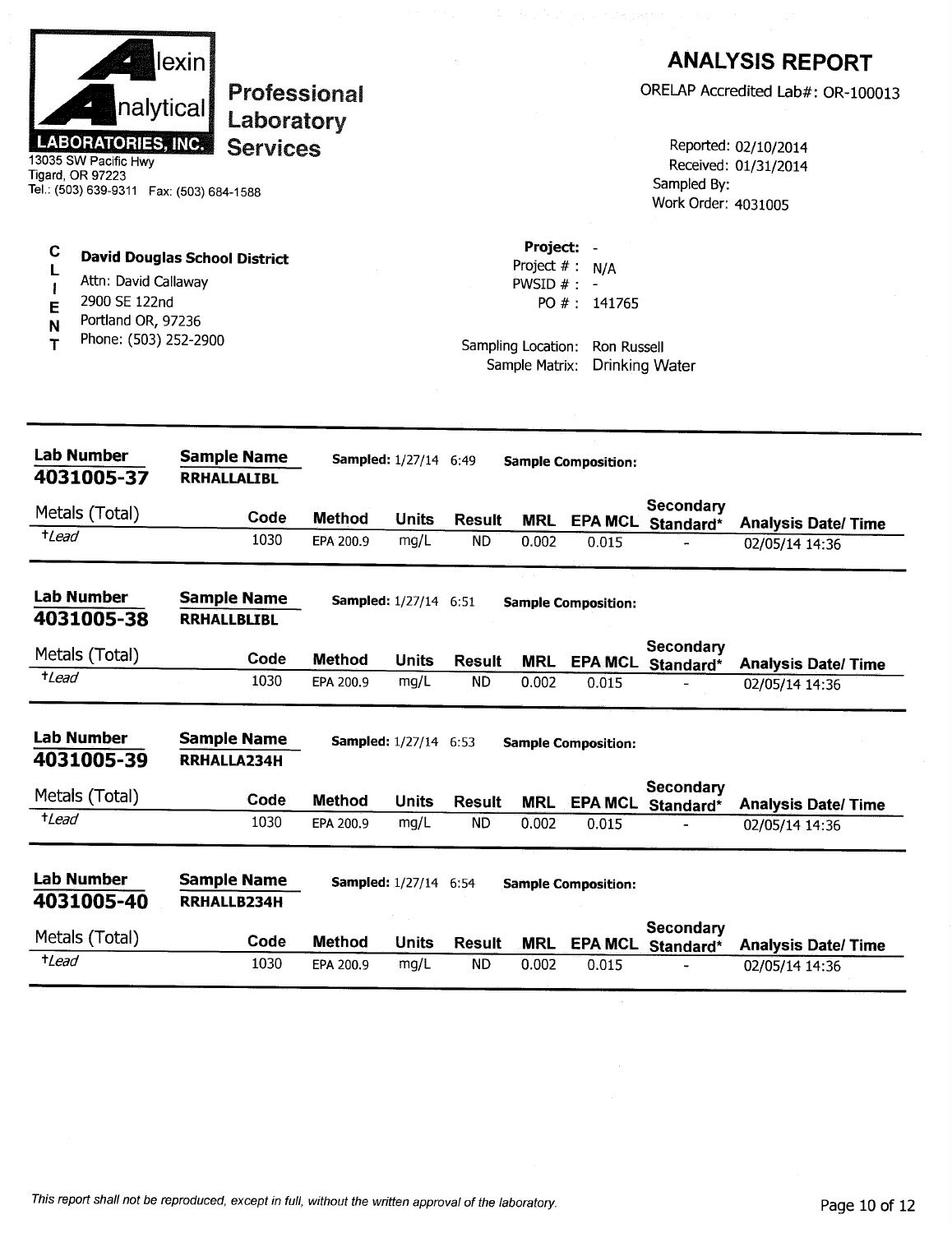| nalytical<br><b>LABORATORIES, INC.</b><br>13035 SW Pacific Hwy<br>Tigard, OR 97223<br>Tel.: (503) 639-9311  Fax: (503) 684-1588 | lexin l<br>Professional<br>Laboratory<br><b>Services</b> |               |                              |                            |                                                                   |                                                         | Sampled By:<br>Work Order: 4031005 | <b>ANALYSIS REPORT</b><br>ORELAP Accredited Lab#: OR-100013<br>Reported: 02/10/2014<br>Received: 01/31/2014 |
|---------------------------------------------------------------------------------------------------------------------------------|----------------------------------------------------------|---------------|------------------------------|----------------------------|-------------------------------------------------------------------|---------------------------------------------------------|------------------------------------|-------------------------------------------------------------------------------------------------------------|
| С<br>Attn: David Callaway<br>2900 SE 122nd<br>E<br>Portland OR, 97236<br>N<br>Phone: (503) 252-2900<br>т                        | <b>David Douglas School District</b>                     |               |                              |                            | Project:<br>PWSID $# : -$<br>Sampling Location:<br>Sample Matrix: | Project $# : N/A$<br>PO #: 141765<br><b>Ron Russell</b> | <b>Drinking Water</b>              |                                                                                                             |
| <b>Lab Number</b><br>4031005-41                                                                                                 | <b>Sample Name</b><br>RRHALLA234L                        |               | <b>Sampled:</b> 1/27/14 6:55 |                            |                                                                   | <b>Sample Composition:</b>                              |                                    |                                                                                                             |
| Metals (Total)                                                                                                                  | Code                                                     | <b>Method</b> | <b>Units</b>                 |                            |                                                                   |                                                         | Secondary                          |                                                                                                             |
| $t$ Lead                                                                                                                        | 1030                                                     | EPA 200.9     | mg/L                         | <b>Result</b><br><b>ND</b> | <b>MRL</b><br>0.002                                               | 0.015                                                   | EPA MCL Standard*                  | <b>Analysis Date/Time</b><br>02/05/14 14:36                                                                 |
| <b>Lab Number</b><br>4031005-42                                                                                                 | <b>Sample Name</b><br>RRHALLB234L                        |               | Sampled: 1/27/14 6:57        |                            |                                                                   | <b>Sample Composition:</b>                              |                                    |                                                                                                             |
| Metals (Total)                                                                                                                  | Code                                                     | <b>Method</b> | <b>Units</b>                 | <b>Result</b>              | <b>MRL</b>                                                        |                                                         | Secondary<br>EPA MCL Standard*     | <b>Analysis Date/Time</b>                                                                                   |
| $t$ <i>Lead</i>                                                                                                                 | 1030                                                     | EPA 200.9     | mg/L                         | ND.                        | 0.002                                                             | 0.015                                                   |                                    | 02/05/14 14:36                                                                                              |
| <b>Lab Number</b><br>4031005-43                                                                                                 | <b>Sample Name</b><br><b>RRKITCHEN1AE</b>                |               | <b>Sampled:</b> 1/22/14 7:55 |                            |                                                                   | <b>Sample Composition:</b>                              |                                    |                                                                                                             |
| Metals (Total)                                                                                                                  | Code                                                     | <b>Method</b> | <b>Units</b>                 | <b>Result</b>              | <b>MRL</b>                                                        |                                                         | Secondary<br>EPA MCL Standard*     | <b>Analysis Date/Time</b>                                                                                   |
| $t$ Lead                                                                                                                        | 1030                                                     | EPA 200.9     | mg/L                         | ND                         | 0.002                                                             | 0.015                                                   |                                    | 02/07/14 13:38                                                                                              |
| <b>Lab Number</b><br>4031005-44                                                                                                 | <b>Sample Name</b><br><b>RRKITCHEN1BE</b>                |               | <b>Sampled:</b> 1/22/14 7:56 |                            |                                                                   | <b>Sample Composition:</b>                              |                                    |                                                                                                             |
|                                                                                                                                 |                                                          |               |                              |                            |                                                                   |                                                         |                                    |                                                                                                             |
| Metals (Total)                                                                                                                  | Code                                                     | <b>Method</b> | <b>Units</b>                 | <b>Result</b>              | <b>MRL</b>                                                        | <b>EPA MCL</b>                                          | Secondary<br>Standard*             | <b>Analysis Date/Time</b>                                                                                   |